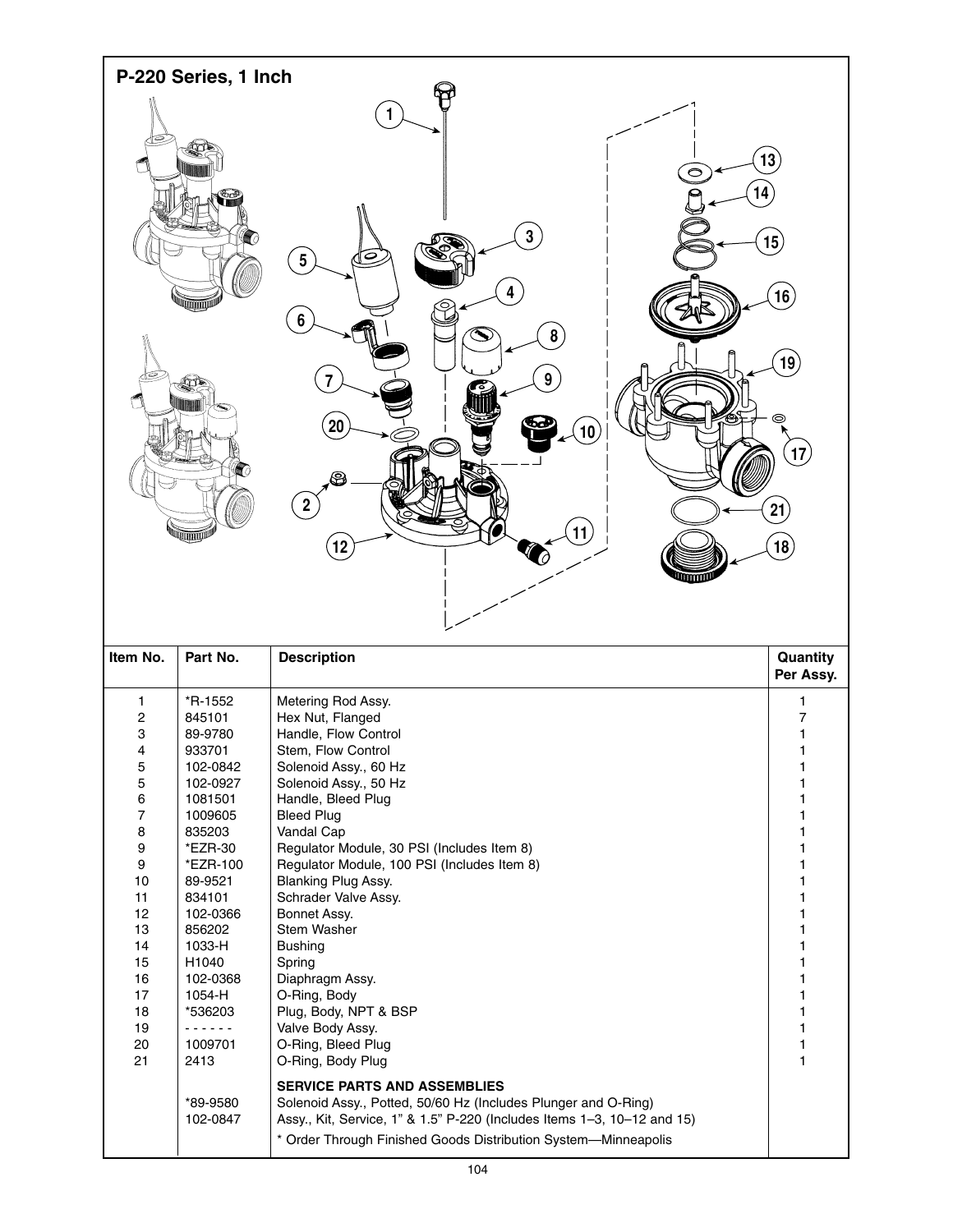

| Item No.       | Part No.      | <b>Description</b>                                                      | Quantity<br>Per Assy. |
|----------------|---------------|-------------------------------------------------------------------------|-----------------------|
| 1              | *R-1552       | Metering Rod Assy.                                                      | 1                     |
| 2              | 845101        | Hex Nut, Flanged                                                        | 7                     |
| 3              | 89-9780       | Handle, Flow Control                                                    |                       |
| 4              | 933701        | Stem. Flow Control                                                      |                       |
| 5              | 102-0842      | Solenoid Assy., 60 Hz                                                   |                       |
| 5              | 102-0927      | Solenoid Assy., 50 Hz                                                   |                       |
| 6              | 1081501       | Handle, Bleed Plug                                                      |                       |
| $\overline{7}$ | 1009605       | <b>Bleed Plug</b>                                                       |                       |
| 8              | 835203        | Vandal Cap                                                              |                       |
| 9              | *EZR-30       | Regulator Module, 30 PSI (Includes Item 8)                              |                       |
| 9              | *EZR-100      | Regulator Module, 100 PSI (Includes Item 8)                             |                       |
| 10             | 89-9521       | Blanking Plug Assy.                                                     |                       |
| 11             | 834101        | Schrader Valve Assy.                                                    |                       |
| 12             | 102-0366      | Bonnet Assy.                                                            |                       |
| 13             | 856202        | Stem Washer                                                             |                       |
| 14             | 1033-H        | <b>Bushing</b>                                                          |                       |
| 15             | H1040         | Spring                                                                  |                       |
| 16             | 102-0770      | Diaphragm Assy.                                                         |                       |
| 17             | 1054-H        | O-Ring, Body                                                            |                       |
| 18             | 209406        | Plug, Body, NPT & BSP                                                   |                       |
| 19             |               | Valve Body Assy.                                                        |                       |
| 20             | 1009701       | O-Ring, Bleed Plug                                                      |                       |
| 21             | R5100-135-70N | O-Ring, Body Plug                                                       |                       |
|                |               | <b>SERVICE PARTS AND ASSEMBLIES</b>                                     |                       |
|                | *89-9580      | Solenoid Assy., Potted, 50/60 Hz (Includes Plunger and O-Ring)          |                       |
|                | 102-0847      | Assy., Kit, Service, 1" & 1.5" P-220 (Includes Items 1-3, 10-12 and 15) |                       |
|                |               | * Order Through Finished Goods Distribution System—Minneapolis          |                       |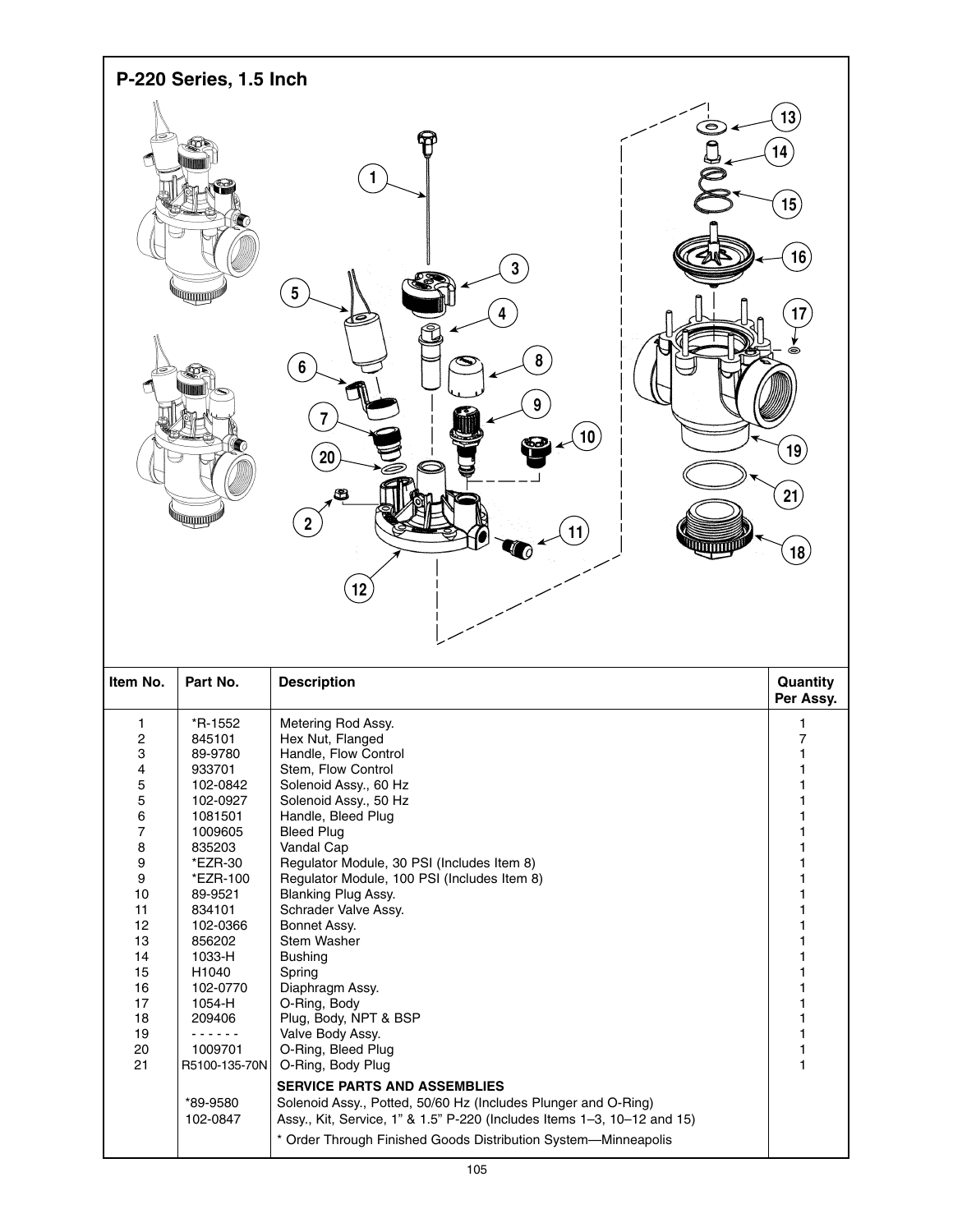| P-220 Series, 2 Inch |                                                                                                                                                                                                                                                                                                   |  |  |  |
|----------------------|---------------------------------------------------------------------------------------------------------------------------------------------------------------------------------------------------------------------------------------------------------------------------------------------------|--|--|--|
|                      | କ<br>$\overline{\mathbf{1}}$<br>3<br>$\overline{\mathbf{5}}$<br>(16)<br>4<br>⋐<br>$6\phantom{a}$                                                                                                                                                                                                  |  |  |  |
| 6T.<br>m             | $\pmb{8}$<br>e<br>$\overline{7}$<br>¢<br>9<br>$\overline{2}$<br>$\left( 20\right)$<br>⋐<br>19)<br>S<br>c<br>$\left($ 10 $\right)$<br>☜<br>$\blacksquare$<br>(11)<br>13<br>$\circledcirc$<br>$\left( 12\right)$<br>↞<br>$\overrightarrow{17}$<br>$\overline{14}$<br>21)<br>(15)<br>$\overline{18}$ |  |  |  |

| Item No. | Part No.             | <b>Description</b>                                                                                                                                                                                                                               | Quantity<br>Per Assy. |
|----------|----------------------|--------------------------------------------------------------------------------------------------------------------------------------------------------------------------------------------------------------------------------------------------|-----------------------|
| 1        | *R-1552              | Metering Rod Assy.                                                                                                                                                                                                                               |                       |
| 2        | 845102               | Hex Nut, Flanged                                                                                                                                                                                                                                 | 9                     |
| 3        | 89-9780              | Handle, Flow Control                                                                                                                                                                                                                             |                       |
| 4        | 934701               | Stem, Flow Control                                                                                                                                                                                                                               |                       |
| 5        | 102-0842             | Solenoid Assy., 60 Hz                                                                                                                                                                                                                            |                       |
| 5        | 102-0927             | Solenoid Assy., 50 Hz                                                                                                                                                                                                                            |                       |
| 6        | 1081501              | Handle, Bleed Plug                                                                                                                                                                                                                               |                       |
| 7        | 1009605              | <b>Bleed Plug</b>                                                                                                                                                                                                                                |                       |
| 8        | 835203               | Vandal Cap                                                                                                                                                                                                                                       |                       |
| 9        | *EZR-30              | Regulator Module, 30 PSI (Includes Item 8)                                                                                                                                                                                                       |                       |
| 9        | *EZR-100             | Regulator Module, 100 PSI (Includes Item 8)                                                                                                                                                                                                      |                       |
| 10       | 89-9521              | Blanking Plug Assy.                                                                                                                                                                                                                              |                       |
| 11       | 834101               | Schrader Valve Assy.                                                                                                                                                                                                                             |                       |
| 12       | 102-0367             | Bonnet Assy.                                                                                                                                                                                                                                     |                       |
| 13       | 1126                 | Stem Washer                                                                                                                                                                                                                                      |                       |
| 14       | 1033-H               | <b>Bushing</b>                                                                                                                                                                                                                                   |                       |
| 15       | 1041                 | Spring                                                                                                                                                                                                                                           |                       |
| 16       | 934501               | Diaphragm Assy.                                                                                                                                                                                                                                  |                       |
| 17       | 1054-H               | O-Ring, Body                                                                                                                                                                                                                                     |                       |
| 18       | 209506-H             | Plug, Body, NPT                                                                                                                                                                                                                                  |                       |
| 18       | 209507               | Plug, Body, BSP                                                                                                                                                                                                                                  |                       |
| 19       |                      | Valve Body Assy.                                                                                                                                                                                                                                 |                       |
| 20       | 1009701              | O-Ring, Bleed Plug                                                                                                                                                                                                                               |                       |
| 21       | 935901               | O-Ring, Body Plug                                                                                                                                                                                                                                |                       |
|          | *89-9580<br>102-0848 | <b>SERVICE PARTS AND ASSEMBLIES</b><br>Solenoid Assy., Potted, 50/60 Hz (Includes Plunger and O-Ring)<br>Assy., Kit, Service, 2" & 3" P-220 (Includes Items 1-3, 10-12 and 15)<br>* Order Through Finished Goods Distribution System-Minneapolis |                       |